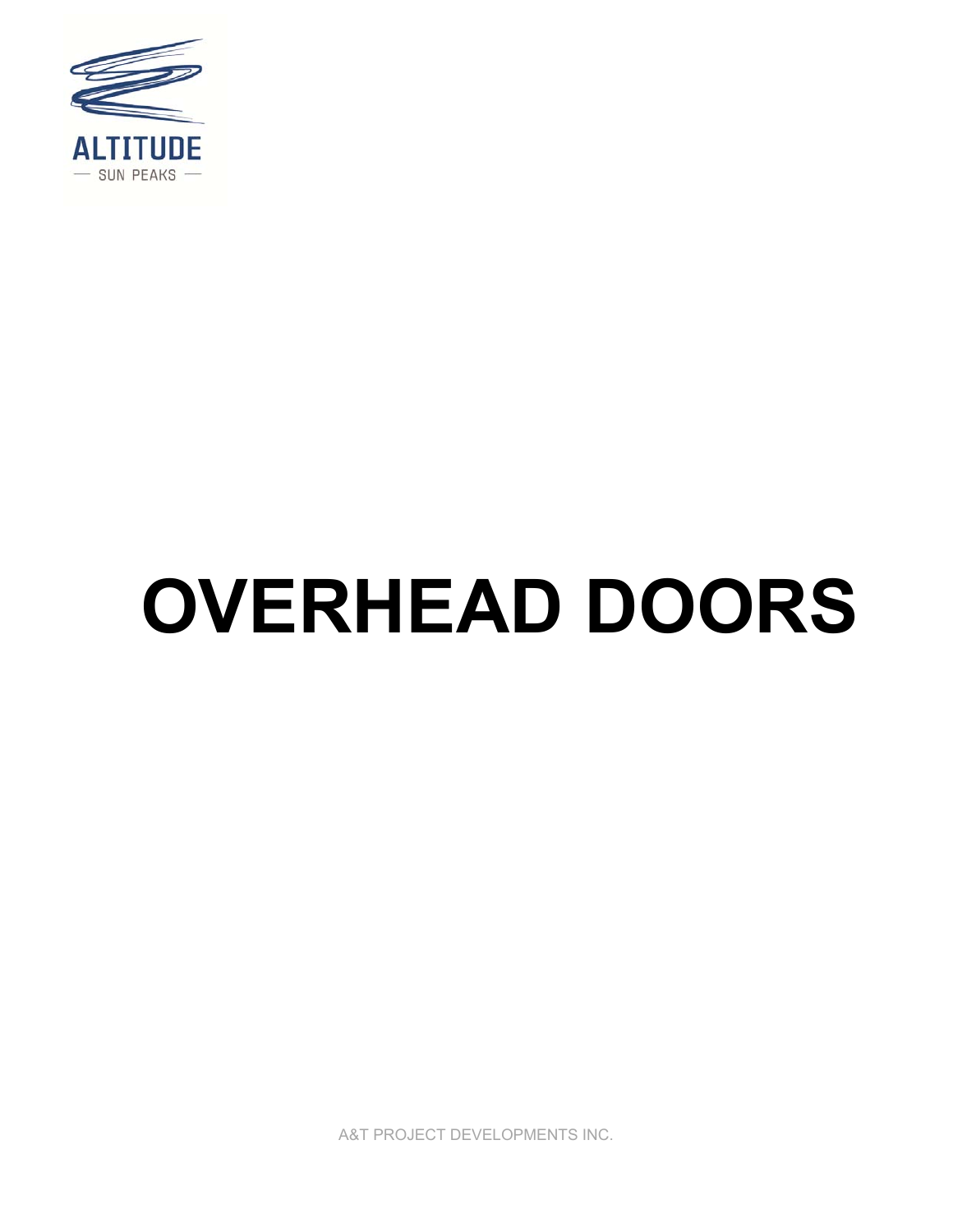## **DOOR SYSTEMS KAMLOOPS**

971 H Laval Crescent Kamloops, BC V2C 5P4 Tel: 250-374-5655 Fax: 250-828-1054

| Date:    | APRIL 27 $/$ 22               |                    |
|----------|-------------------------------|--------------------|
| Project: | <b>ALTITUDE</b>               | <b>SUNPEAKS BC</b> |
|          | Section: DIV 8 OVERHEAD DOORS |                    |

### **GUARANTEE:**

All materials are guaranteed from any defects from the use of materials, deficiencies of design strength or by reason of poor workmanship which may appear within  $\alpha \ll 1$  year(s) from the date of substancial performance.

**DOOR SYSTEMS KAMLOOPS** 

Dan Valiquette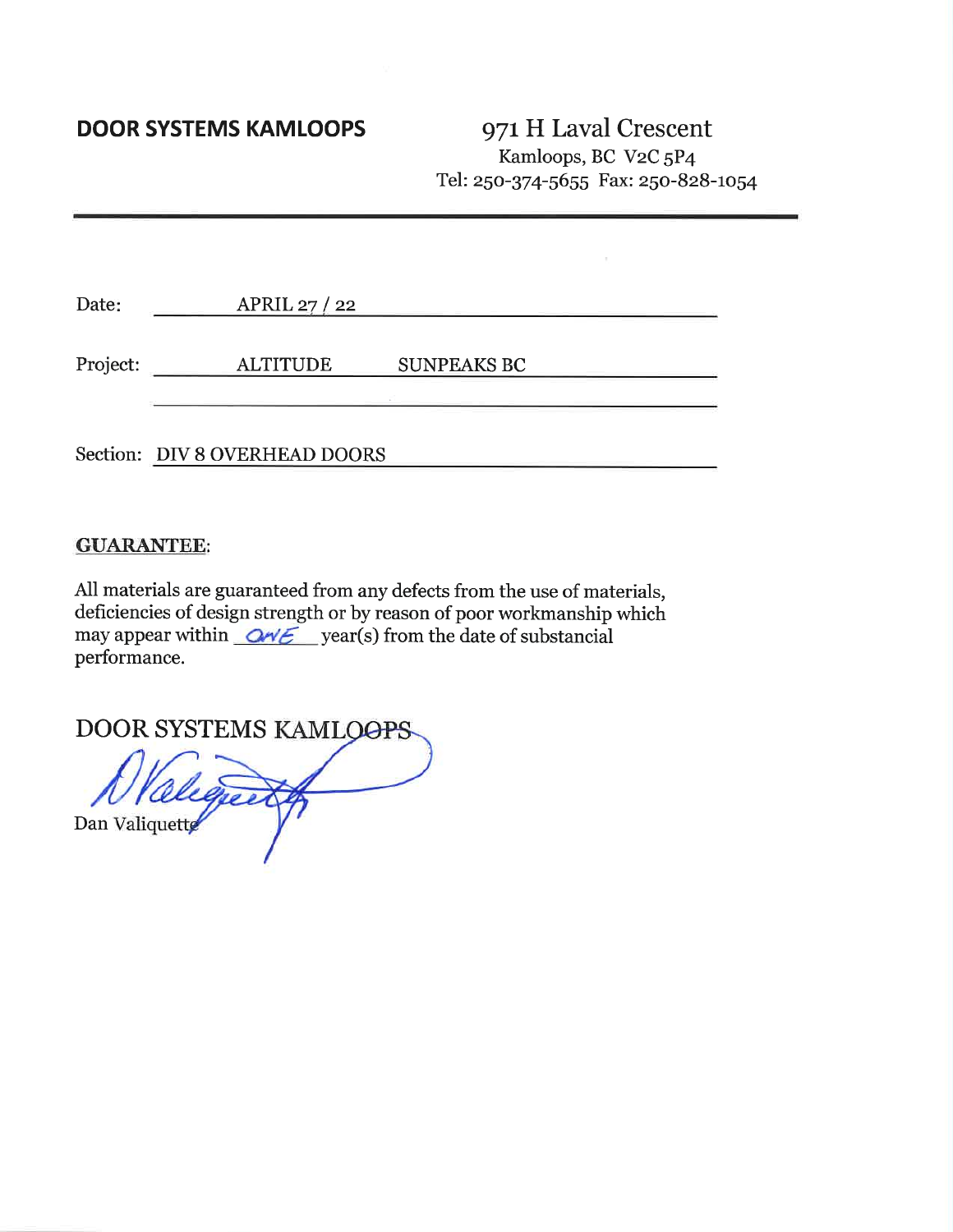## MODELS: 10C / 20C / 20CTM / 60C

ື່ງງໍ

Carriage Panel, Stockton Windows, Factory Standard Bright White color, Optional Decorative Hardware Kit "C"

**SSEDD SSEDD** 

 $\mathfrak{f}\mathfrak{f}$ 

**CASCADE** 

Ĥ

**WILLIAMSBURG** 

P.

## **CARRIAGE PANEL**

**WEED CERS** 

 $\bar{1}$ 

Ï1

**NEW NEW** 

 $\mathbf{u}$ 

**ASHTON** 

 $\mathfrak{m}$ 

The Carriage panels offer a unique and stylish appearance to your home. Two optional decorative hardware kits can also be added to enhance the look and charm of swing type doors. Eight optional window designs are shown below. Optional glass types are shown on page 7.

**START** 

 $\mathbf{H}$ 

手書師

**DECO HARDWARE KITS** 

**Woodgrain Embossed** 19"x15" Recessed

**Carriage Panels** 





**DESIGN SELECTION** 

 $\frac{1}{2}$ 

PLAIN LITE

**ARCHED HERITAGE STOCKBRIDGE** ≕ **New Area Adve START MARK**  $\mathbf{u}$ it **STOCKBRIDGE STOCKTON** 

 $6.533$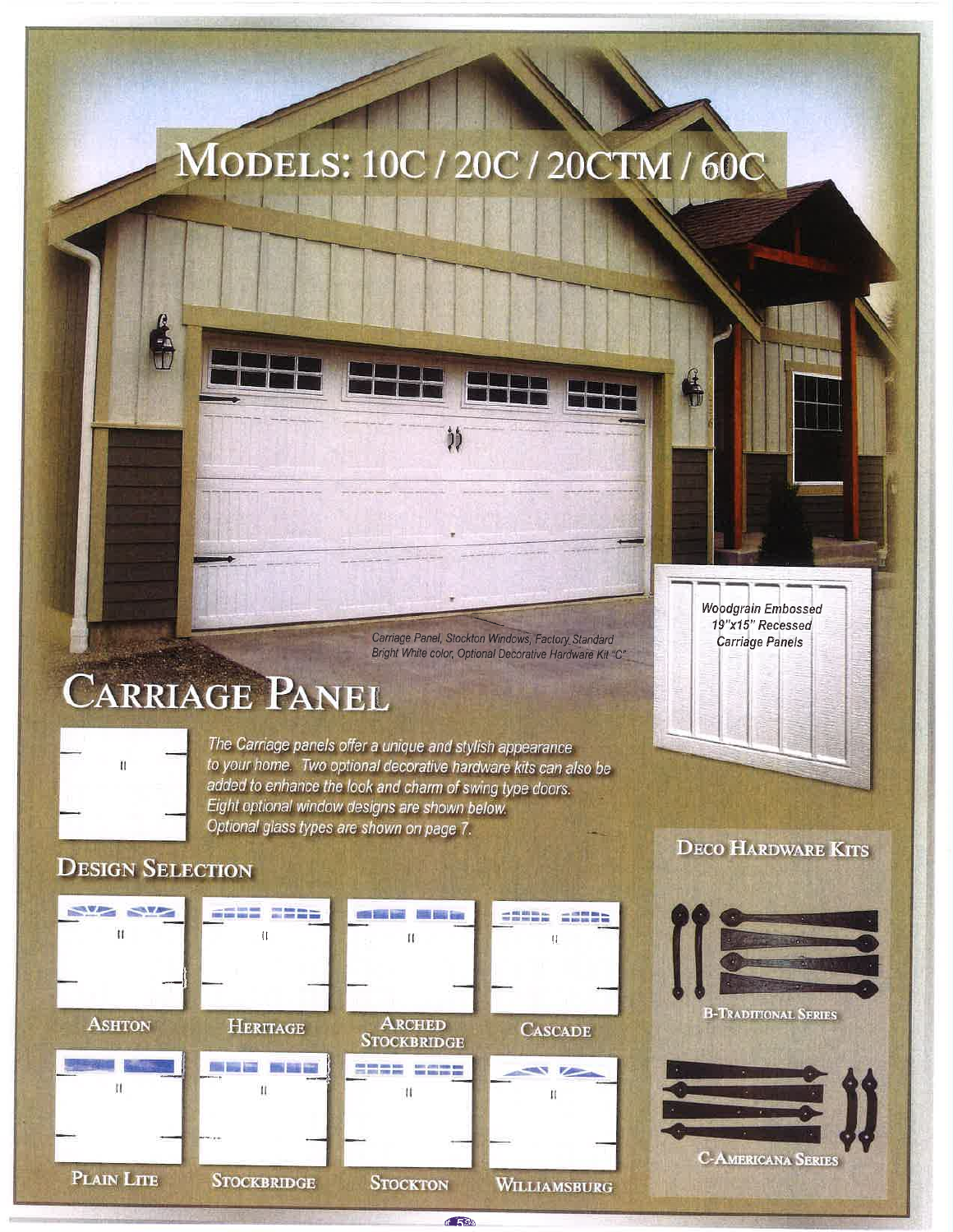## 8355W

## 1/2 HP AC BELT DRIVE WI-FI® GARAGE DOOR OPENER

WARRANTY

LIFETIME

1-YEAR

Parts and

**Accessories** 

Motor and Belt

Reliable and secure with the convenience of built-in Wi-Fi.

### **INCLUDED ACCESSORIES:**

MULTI-FUNCTION **CONTROL PANEL®** Turns on garage door opener lights from inside the garage:



**3-BUTTON REMOTE CONTROL** Operates up to 3 openers or MyQ Light Accessories





1/2 HP AC MOTOR IS PURPOSEFULLY DESIGNED AND BUILT TO LAST-

**BELT DRIVE SYSTEM FOR QUIET. MAINTENANCE-FREE** PERFORMANCE.

MOTOR VIBRATION ISOLATION SYSTEM (MVIS<sup>®</sup>) PROVIDES QUIET. RELIABLE OPERATION.

**LiftMaster** 



 $m =$ 

FREE MyQ<sup>®</sup> MOBILE APP SO USERS KNOW THEIR HOME IS SECURE.

**BUILT-IN WI-FI** FOR THE EASIEST WAY TO CONNECT THE GARAGE.

REAL-TIME ALERTS INDICATE THE STATUS OF THE GARAGE DOOR VIA EMAIL OR PUSH NOTIFICATIONS.

MONITOR AND CONTROL THE OPENER FROM ANYWHERE USING MOBILE DEVICES.

## $Section 20$

SAFEGUARDS GARAGE ACCESS BY SENDING A NEW CODE WITH EVERY CLICK.

POSILOCK® ELECTRONICALLY PROTECTS AGAINST FORCED OPENINGS.

ALERT-2-CLOSE SIGNALS WHEN A DOOR IS BEING CLOSED BY MyQ.

THE PROTECTOR SYSTEM® INVISIBLE LIGHT BEAM AUTO-REVERSES THE DOOR IF THERE IS AN OBSTRUCTION.

PRODUCT GUIDE 8355W 1/2 HP AC BELT DRIVE **WI-FI GARAGE DOOR OPENER** 

### **PROTECTIVE ADD-ONS:**

**REMOTE LIGHT CONTROL** Enables home lighting control through a garage remote or a smartphone.



**GARAGE DOOR AND GATE MONITOR** Monitors and closes up to 4 garage doors from any room in the house.



**MINI UNIVERSAL REMOTE CONTROL** Compact and portable to provide quick, easy garage access.



**WIRELESS KEYLESS ENTRY** Provides convenient, secure access from outside the garage with a 4-digit PIN,



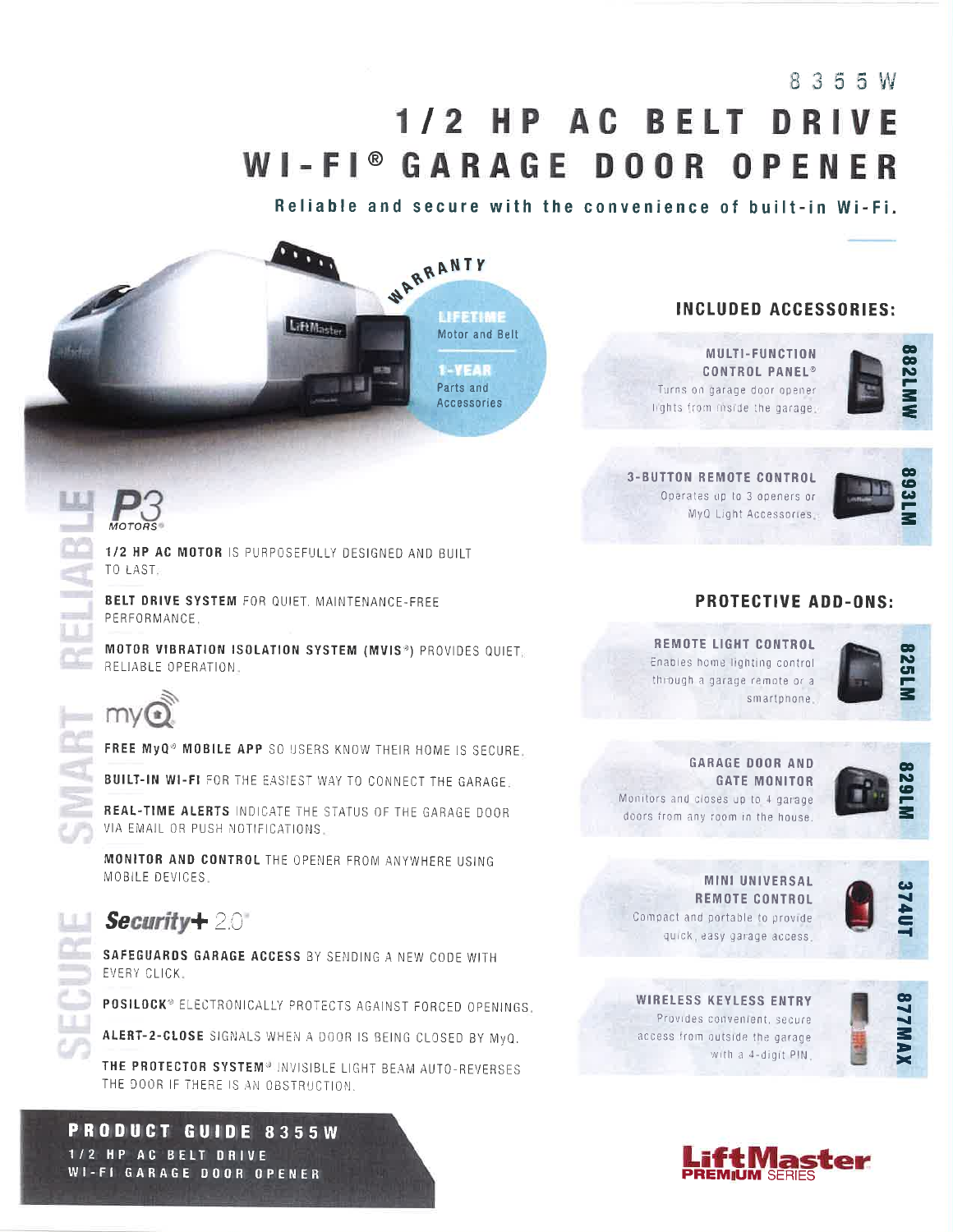## MASTERFUL ENGINEERING.

#### **MOTOR**

- -1/2 Horsepower AC
	- $-1.625$  RPM - Automatic Thermal
	- Protection
- $POWER =$ 
	- $\frac{1}{2}$  120VAC
	- 60 Hz Voltage
	- =6A Current Rating
	- -UL Listed
	- -4' Power Cord (3-Prong)

#### MECHANICS<sup>-</sup>

- -Steel Chassis, T-Rail and Trolley
- Full Reinforced Belt Drive Mechanism (16:1 Gear Reduction and Adjustable Door Arm)
- Auto-Force Adjustment for Changing Weather and **Environmental Conditions**
- Electronic Limits for Easy Setup
- AC Wi-Fi Logic Board with Built-In Surge Suppressor

## STANDARD SPECS.

#### SECURITY+ 2.0<sup>®</sup> **RADIO CONTROLS**

**BUMERN** 

#### 3-Button Remote Control (893LM)

Operating Range:  $\sim$  200 1 1 1 1 1 1 1 1 1 1

Operating Temperature: - 30°F to 150°F Frequency:

- Remote Control: 310, 315 and 390 MHz Tri-Band
- Garage Door Opener: Frequency Agile
- on 310, 315 and 390 MHz
- Security+ 2.0 Rolling Code Technology

#### **SECURITY+ 2.0 ENCRYPTED CONTROLS** Multi-Function Control Panel® (882LMW)

- Program Remote Controls

- 
- Maintenance Alert System - Easy Wi-Fi Setup



#### 902-928 MHz 50-Channel FHSS

MyQ<sup>®</sup> RADIO

 $\frac{1}{2}$ 

LA

**DIMENSIONS** 

**Rail Options** 

**Installed Length** 

Max. Opening

LiftMaster

 $7<sup>1</sup>$ 

 $128"$ 

 $7.6$ "

Headroom Clearance Required: 2"

 $8<sup>1</sup>$ 

 $140"$ 

 $8'6''$ 

 $10<sup>1</sup>$ 

 $164"$ 

 $10'6''$ 



- Enables monitoring and control of garage door openers and lighting controls via smartphone, tablet or computer.

#### **HOMELINK® COMPATIBLE** (VERSION 4.0 OR HIGHER\*) May require an external adapter depending on the model and year of your vehicle. Visit HomeLink.com for additional information.



## SHIPPING.

#### **SHIPPING WEIGHT (in Ibs.)**



#### CARTON 1: 20" x 12" x 10"

**CARTONS (2)** 

- Multi-Function Control Panel (882LMW)
- -3-Button Remote Control (893LM)
- -Garage Door Opener Head (8355W)
- The Protector System<sup>®</sup> Safety Reversing Sensors
- CARTON 2: 10'4" x 5" x 5"

- Assembled Solid-Steel Belt T-Rail

C 2016 LiftMaster All Rights Reserved 845 Larch Ave., Elmhurst, IL 60126 LiBMaster.com Wi-Fi\* is a registered trademark of Wi-Fi Alliance

HomeLink<sup>®</sup> and the HomeLink House® logo are registered trademarks of Gentex Corporation LMGDPG8355W

Note: to reduce the risk of injury to persons, only use Alert-2-Close/Unattended Close Operation features when installed with a sectional door.



## **LIGHTING**

- Max. 2 100-Watt Lightbulbs
	- Adjustable Time
- Enhanced CFL (Compact Fluorescent)
- Compatible. Max. 26 Watts

## ENERGY

- Safety Beam

Lights On

**EFFICIENCY** - Approximately 1.5-Watt Power in Standby Mode\* \*Occurs at Down Limit When Opener's Lights Turn Off

## CONVENIENCE AND SAFETY.

- Alert-2-Close/Unattended Close Operation<sup>t</sup>
- Emergency/Quick Release
- Automatic Trolley Reconnect
- = Ventilation/Pet Opening
- Down Safety Reverse
- Obstruction Turns - Maintenance Alert System Garage Door Opener Capacity
	-

**PREMIUM SERIES** 



### 8 3 5 5 W

1/2 HP AC Belt Drive Wi-Fi<sup>®</sup> Garage Door Opener

**All** 

Per second

for door to move

upward

**SPEED** 

QН

er sacond for door tu move

**Banwoward**